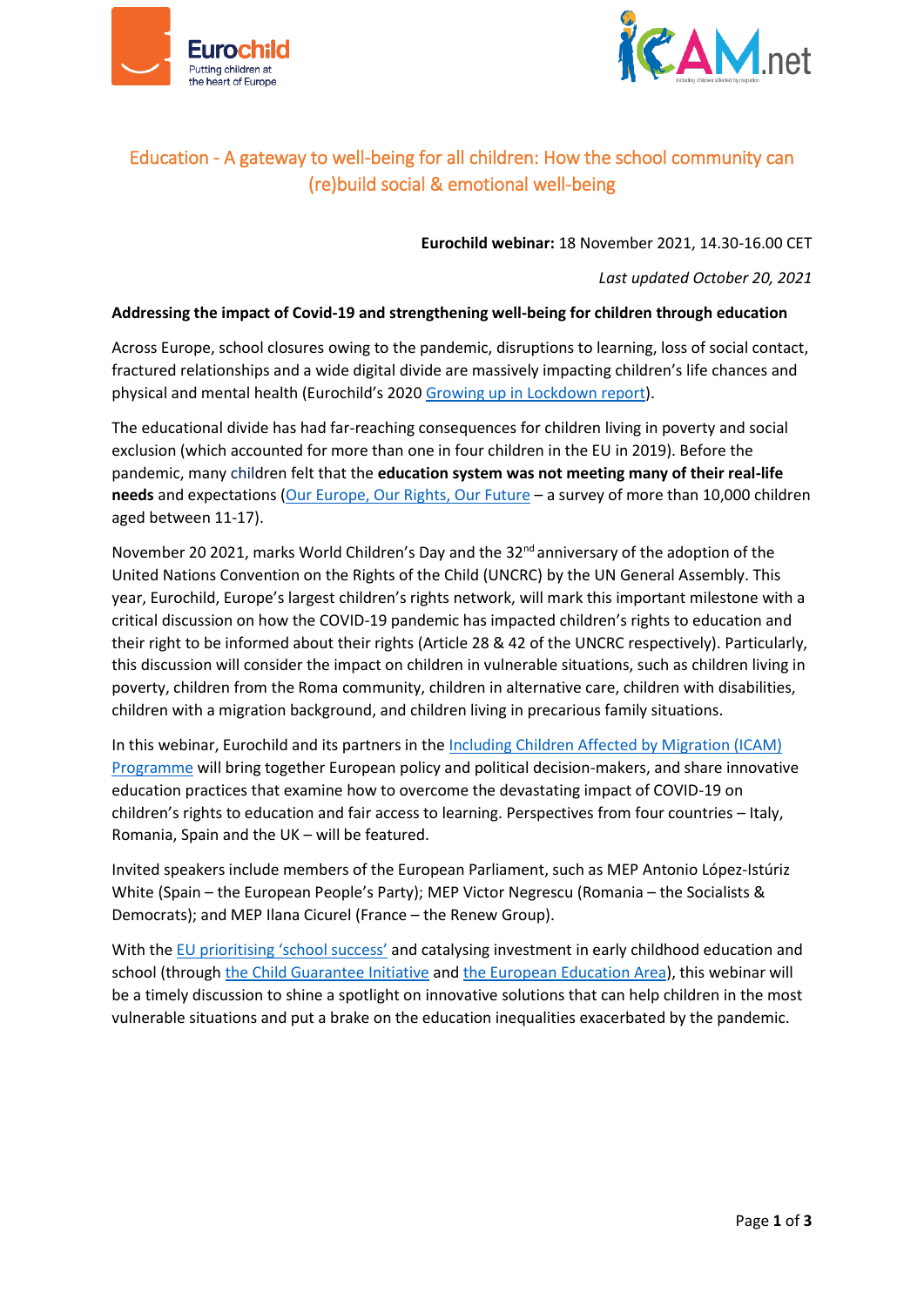



#### **What role does the EU have regarding inclusive education?**

The European Union (EU) has an important role to play in the fulfilment of children's rights to education.<sup>1</sup> The **EU Strategy on the Rights of the Child**, released earlier this year, emphasises the need to promote inclusive and child-friendly societies, health and education systems, and that each child has the right to the highest attainable standard of quality education irrespective of their background.

Member States unanimously adopted the Council Recommendation establishing the European Child Guarantee on June 14, 2021. This Recommendation aims to prevent and combat social exclusion by 'guaranteeing' access to a set of key services for children in need. These key services include effective and free access to high-quality early childhood education and care, education and schoolbased activities.

Principle 1 of th[e European Pillar of Social Rights](https://ec.europa.eu/info/strategy/priorities-2019-2024/economy-works-people/jobs-growth-and-investment/european-pillar-social-rights/european-pillar-social-rights-20-principles_en) states that "everyone has the right to quality and inclusive education… that enable them to participate fully in society…". Furthermore, the recently [published Action Plan](https://www.eurochild.org/uploads/2021/04/European-Pillar-of-Social-Rights-Action-Plan-Eurochild-Reaction.pdf) encourages Member States to develop comprehensive policies to provide access to quality education for all and provide targeted support to disadvantaged learners.

#### **Target audience**

**.** 

This webinar is aimed at education professionals, including those working with children in need, policymakers at EU/international, national and local level, civil society. Children and young people are also welcome to join the webinar. Registrations are free.

#### **Webinar logistics & format**

**Duration**: The webinar will include a series of interventions with opportunities for Q&A over a 1.5 hour period.

**Platform:** The webinar will be hosted by Eurochild with Zoom Webinar, and with a moderated Q&A. Relevant resources will be shared with attendees via the chat function.

<sup>&</sup>lt;sup>1</sup> As set out in the EU Charter of Fundamental Rights (2009) Article  $14$  – states "1. Everyone has the right to education…"; and the European Convention on Human Rights (ECHR) Protocol (1950) Article 2 states "No person shall be denied the right to education".